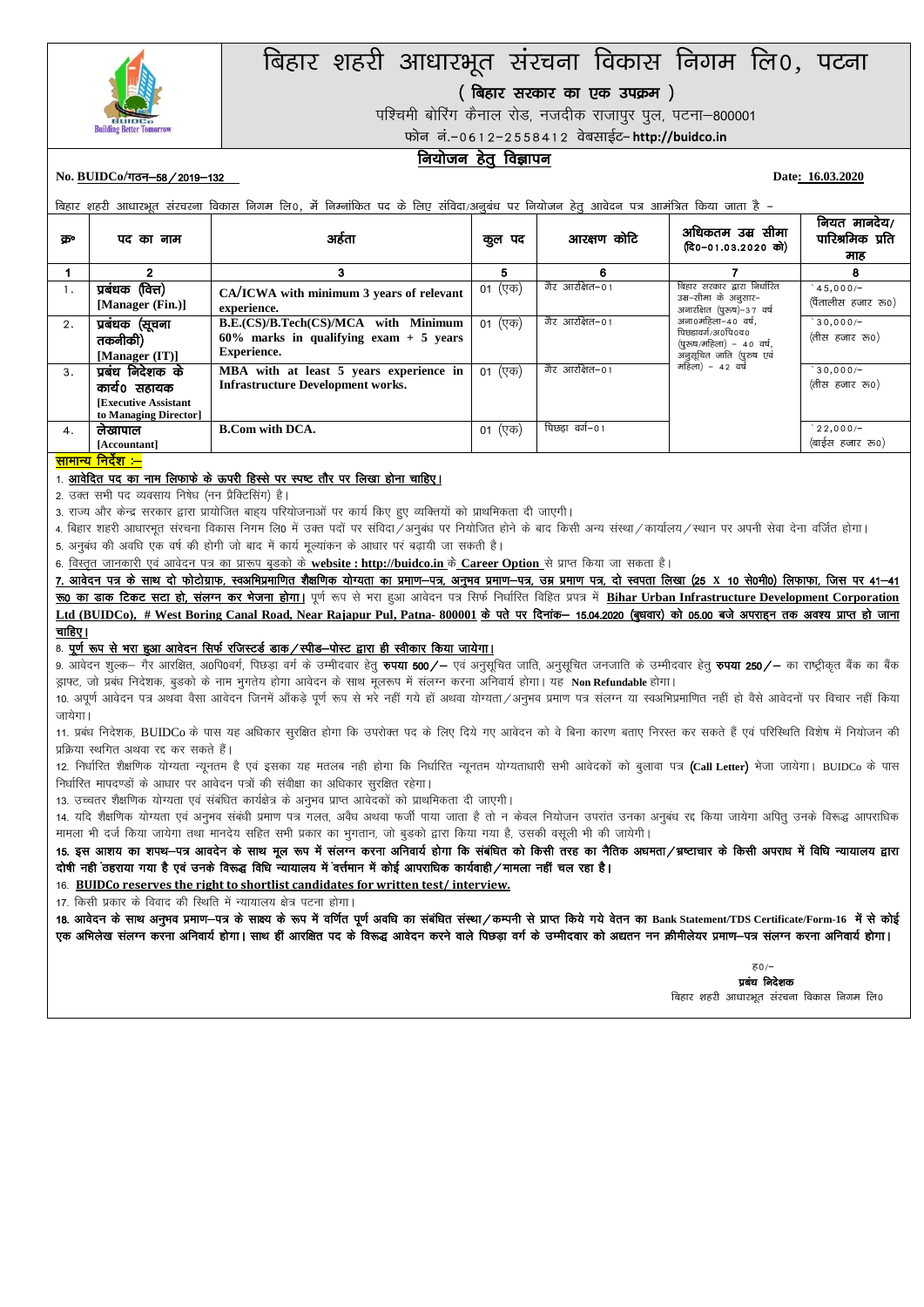

# बिहार शहरी आधारभूत संरचना विकास निगम लि०, पटना

्.<br>( बिहार सरकार का एक उपक्रम )

पश्चिमी बोरिंग कैनाल रोड, नजदीक राजापुर पुल, पटना-800001

फोन नं.-0612-2558412 वेबसाईट- http://buidco.in

## नियोजन हेतु विज्ञापन

No. BUIDCo/<del>*π*στ– 58/2019-132</del> Date: **16.03.2020** Date: **16.03.2020** 

.<br>बिहार शहरी आधारभूत संरचरना विकास निगम लि0, में निम्नांकित पद के लिए संविदा/अनुबंध पर नियोजन हेतु आवेदन पत्र आमंत्रित किया जाता है –

| कु॰                                                                                                                                                                                                                                                                               | पद का नाम                                                                                  | अहेता                                                                                            | कुल पद  | आरक्षण कोटि    | अधिकतम उम्र सीमा<br>(दि0-01.03.2020 को)                                                         | नियत मानदेय/<br>पारिश्रमिक प्रति<br>माह |
|-----------------------------------------------------------------------------------------------------------------------------------------------------------------------------------------------------------------------------------------------------------------------------------|--------------------------------------------------------------------------------------------|--------------------------------------------------------------------------------------------------|---------|----------------|-------------------------------------------------------------------------------------------------|-----------------------------------------|
|                                                                                                                                                                                                                                                                                   | 2                                                                                          | 3                                                                                                | 5       | 6              |                                                                                                 | 8                                       |
|                                                                                                                                                                                                                                                                                   | प्रबंधक (वित्त)<br>[Manager (Fin.)]                                                        | CA/ICWA with minimum 3 years of relevant<br>experience.                                          | 01 (एक) | गैर आरक्षित−01 | बिहार सरकार द्वारा निर्धारित<br>उम्र-सीमा के अनुसार-<br>अनारक्षित (पुरुष)-37 वर्ष               | $45,000/-$<br>(पैंतालीस हजार रू०)       |
| 2.                                                                                                                                                                                                                                                                                | प्रबंधक (सूचना<br>तकनीकी)<br>[Manager $(IT)$ ]                                             | B.E.(CS)/B.Tech(CS)/MCA with Minimum<br>$60\%$ marks in qualifying exam + 5 years<br>Experience. | 01 (एक) | गैर आरक्षित–०१ | अना0महिला-40 वर्ष,<br>पिछडावर्ग/अ०पि०व०<br>(पुरुष/महिला) - 40 वर्ष,<br>अनुसूचित जाति (पुरुष एवं | $30,000/-$<br>(तीस हजार रु0)            |
| 3 <sub>1</sub>                                                                                                                                                                                                                                                                    | प्रबंध निदेशक के<br>कार्य0 सहायक<br><b>Executive Assistant</b><br>to Managing<br>Director] | MBA with at least 5 years experience in<br><b>Infrastructure Development works.</b>              | 01 (एक) | गैर आरक्षित−01 | महिला) - 42 वर्ष                                                                                | $30,000/-$<br>(तीस हजार रु0)            |
| 4.                                                                                                                                                                                                                                                                                | लेखापाल<br>[Accountant]                                                                    | <b>B.Com with DCA.</b>                                                                           | 01 (एक) | पिछडा वर्ग–01  |                                                                                                 | $22,000/-$<br>(बाईस हजार रु०)           |
| उक्त पद के विज्ञापन के संदर्भ में विस्तृत जानकारी एवं आवेदन–पत्र का विहित प्रपत्र, बुडको के वेबसाईट http://buidco.in के Career Option से प्राप्त किया जा सकता<br>है। उक्त पद पर आवेदन जमा करने की अंतिम तिथि दिनांक 15.04.2020 (बुधवार) को अपराहन 05:00 बजे निर्धारित की जाती है। |                                                                                            |                                                                                                  |         |                |                                                                                                 |                                         |
|                                                                                                                                                                                                                                                                                   | 76/                                                                                        |                                                                                                  |         |                |                                                                                                 |                                         |

प्रबंध निदेशक

बिहार शहरी आधारभूत संरचना विकास निगम लि0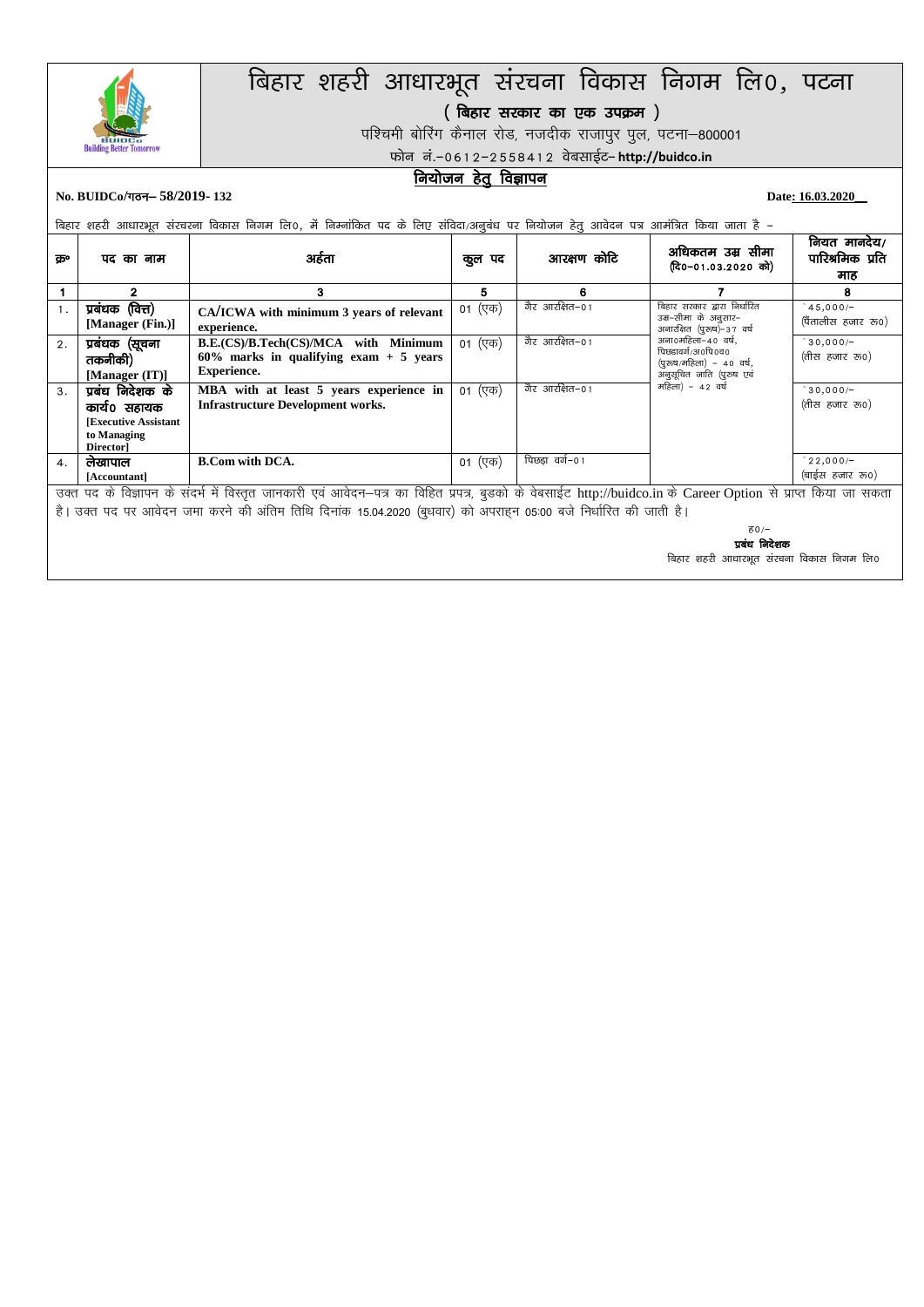

# **Bihar Urban Infrastructure Development Corporation Ltd**

( A Govt. of Bihar Undertaking ) **West Boring Canal Road, Near Rajapur Pul, Patna- 800001** Phone No.-91-612-2558412; URL http://buidco.in



| 1. | Advertisement No.            |                                                                                                                       |                          |
|----|------------------------------|-----------------------------------------------------------------------------------------------------------------------|--------------------------|
| 2. | Name of the post applied for |                                                                                                                       | <b>Self Signed Photo</b> |
| 3. | Name of the applicant        | <u> 1989 - Johann Harry Harry Harry Harry Harry Harry Harry Harry Harry Harry Harry Harry Harry Harry Harry Harry</u> |                          |
| 4. | Father's/Husband's Name      | <u> 1989 - Johann Harry Harry Harry Harry Harry Harry Harry Harry Harry Harry Harry Harry Harry Harry Harry Harry</u> |                          |
| 5. | Date of Birth                | : Date _____ Month _____ Year                                                                                         |                          |
| 6. | Age on $(01.03.2020)^*$      |                                                                                                                       |                          |
| 7. | $Category*$                  | : $UR/ BC-I/BC-II/SC$ :                                                                                               |                          |
| 8. | Nationality                  |                                                                                                                       |                          |
| 9. | <b>Marital Status</b>        | <u> 1986 - John Stein, Amerikaansk politiker (</u>                                                                    |                          |
|    | 10. Contact No (with code)   |                                                                                                                       |                          |
|    |                              | Mob :                                                                                                                 |                          |
|    | 11. E-mail                   | <u> 1989 - Johann Harry Harry Harry Harry Harry Harry Harry Harry Harry Harry Harry Harry Harry Harry Harry Harry</u> |                          |
|    | 12. Address: (With Pin Code) |                                                                                                                       |                          |
|    |                              |                                                                                                                       |                          |
|    |                              | <u> 1980 - Jan James James James James James James James James James James James James James James James James</u>    |                          |
|    |                              |                                                                                                                       |                          |
|    |                              |                                                                                                                       |                          |
|    |                              |                                                                                                                       |                          |
|    |                              |                                                                                                                       |                          |

# **13.** Qualification:(attach attested photo copy)

| Sl.<br>No. | <b>Examination Passed</b> | Name of University/Board | % of Marks<br>obtained | Year of<br>passing | Remarks |
|------------|---------------------------|--------------------------|------------------------|--------------------|---------|
| 1.         |                           |                          |                        |                    |         |
| 2.         |                           |                          |                        |                    |         |
| 3.         |                           |                          |                        |                    |         |
| 4          |                           |                          |                        |                    |         |

\_\_\_\_\_\_\_\_\_\_\_\_\_\_\_\_\_\_\_\_\_\_\_\_\_\_\_\_\_\_\_\_\_\_\_\_\_\_\_\_\_\_\_\_\_\_\_\_\_\_\_\_\_\_\_\_\_\_\_\_\_\_\_\_\_\_\_\_\_\_\_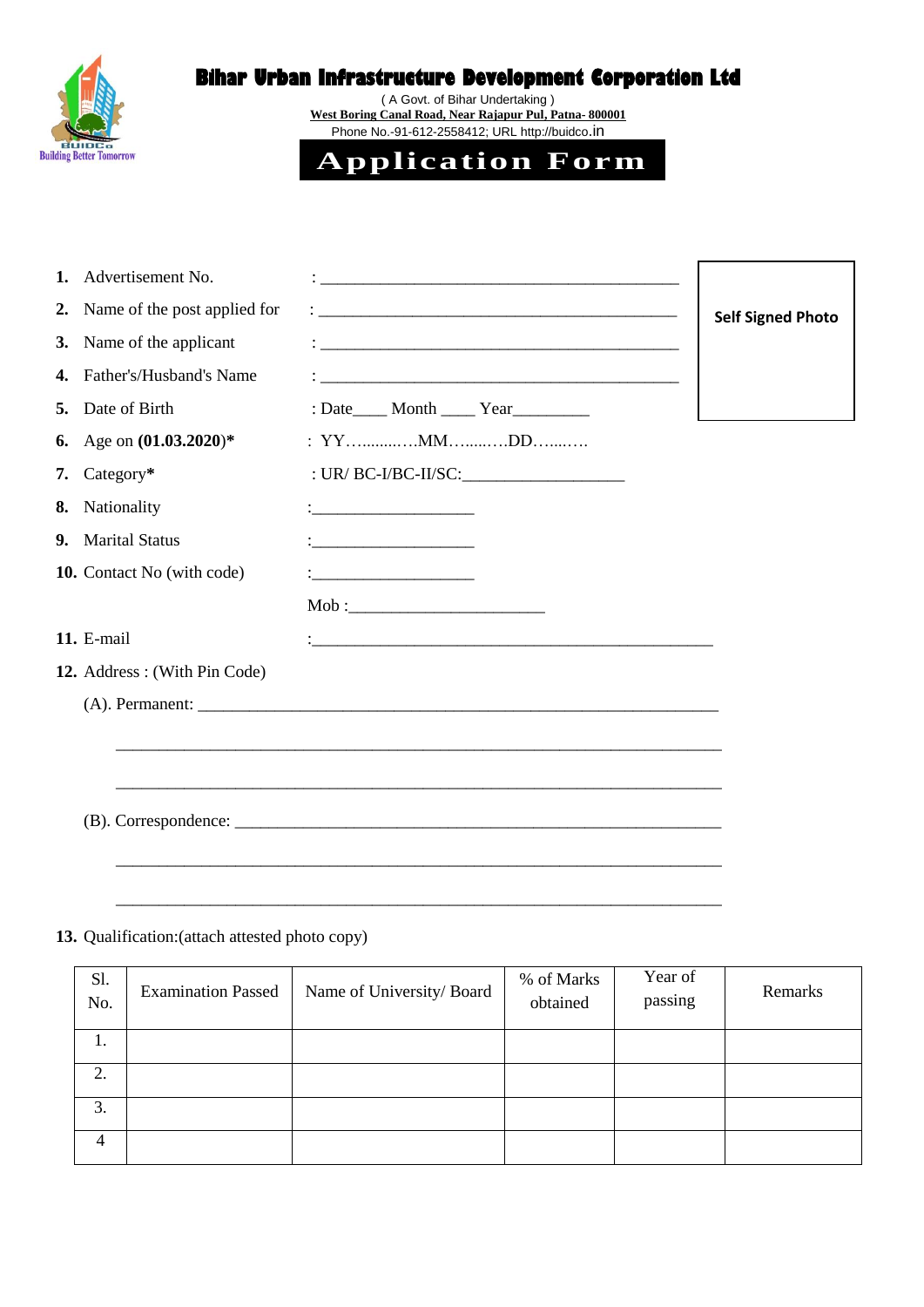## **14.** Details of Experience:(attach attested photo copy)

| S1.<br>No. | Name and address of<br>Institution/Organization | Post held/job<br>responsibility | From | Period<br>To | Field of<br>experience | Years of<br>experience* |
|------------|-------------------------------------------------|---------------------------------|------|--------------|------------------------|-------------------------|
| 1.         |                                                 |                                 |      |              |                        |                         |
| 2.         |                                                 |                                 |      |              |                        |                         |
| 3.         |                                                 |                                 |      |              |                        |                         |
| 4.         |                                                 |                                 |      |              |                        |                         |
| 5.         |                                                 |                                 |      |              |                        |                         |

*Note - (\*) Mandatory Field* 

**15.** Any special qualification/experience regarding post applied for:

\_\_\_\_\_\_\_\_\_\_\_\_\_\_\_\_\_\_\_\_\_\_\_\_\_\_\_\_\_\_\_\_\_\_\_\_\_\_\_\_\_\_\_\_\_\_\_\_\_\_\_\_\_\_\_\_\_\_\_\_\_\_\_\_\_\_\_\_\_\_\_\_\_\_\_\_\_\_\_ **15.** Professional Membership – **16.** Last Salary drawn – 17. Language known – <u>Read</u> Write Speak English – Hindi - **18.** Whether involved in any criminal case / law suit at any time? If yes, please give current status **19.** Please give your views about the following two statements i) I want to join BUIDCo because ………………………………………………………………………………………………. ………………………………………………………………………………………………. ii) How would I contribute to BUIDCo's growth ………………………………………………………………………………………………. ………………………………………………………………………………………………. **20.** Have you been interviewed for any post in BUIDCo earlier? Yes/ No If yes, provide the details Post ……………………………………………………………………. Date of Interview ………………………………………………………

\_\_\_\_\_\_\_\_\_\_\_\_\_\_\_\_\_\_\_\_\_\_\_\_\_\_\_\_\_\_\_\_\_\_\_\_\_\_\_\_\_\_\_\_\_\_\_\_\_\_\_\_\_\_\_\_\_\_\_\_\_\_\_\_\_\_\_\_\_\_\_\_\_\_\_\_\_\_\_ \_\_\_\_\_\_\_\_\_\_\_\_\_\_\_\_\_\_\_\_\_\_\_\_\_\_\_\_\_\_\_\_\_\_\_\_\_\_\_\_\_\_\_\_\_\_\_\_\_\_\_\_\_\_\_\_\_\_\_\_\_\_\_\_\_\_\_\_\_\_\_\_\_\_\_\_\_\_\_

Result ………………………………………………………………….